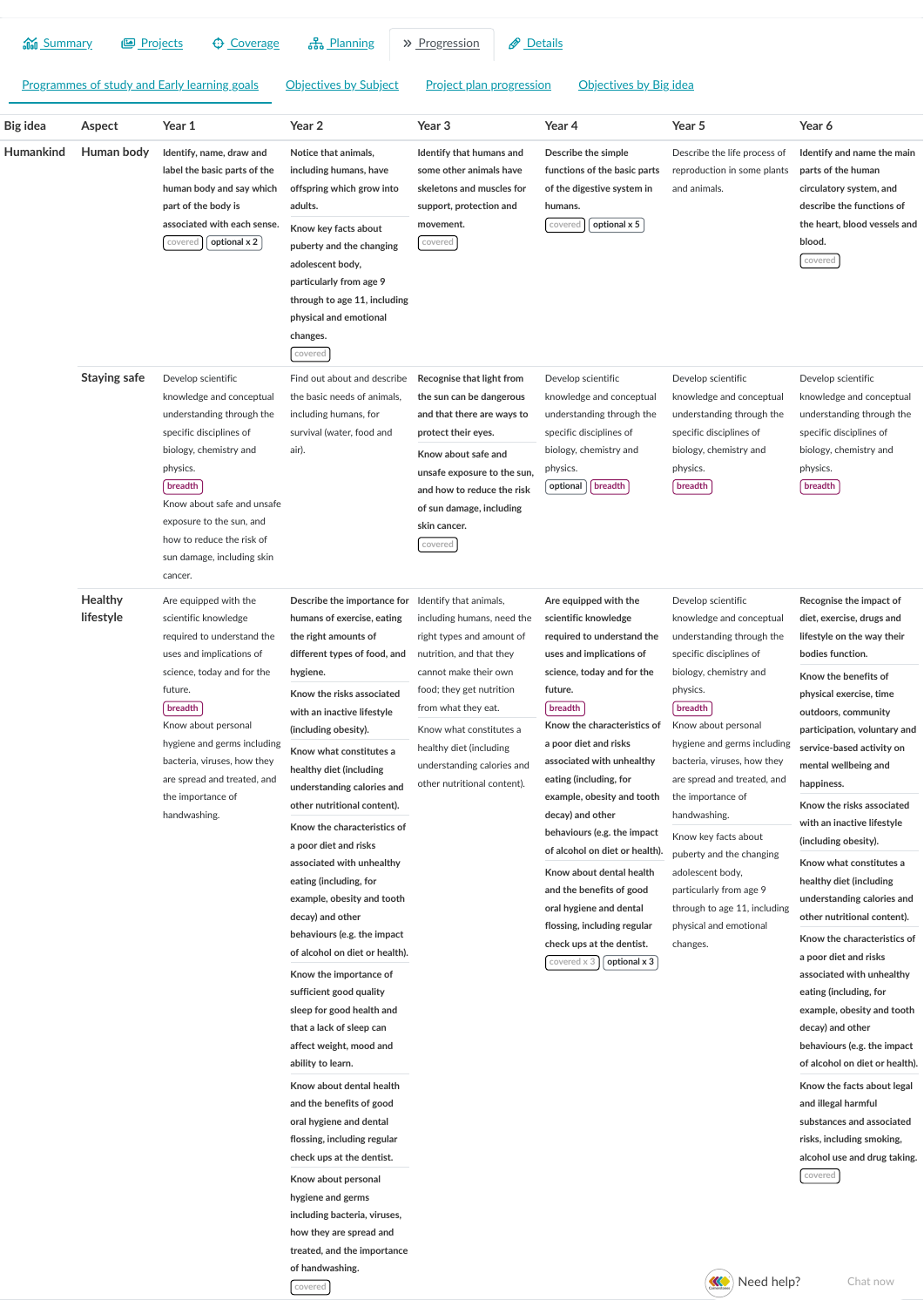| Big idea         | Aspect             | Year 1                                                                                                                                                                                                                        | Year 2                                                                                                                                                                                                                                               | Year 3                                                                                                                                                                                                                                                 | Year 4                                                                                                                                                                                                                   | Year 5                                                                                                                                                                                                                                                                                                                                                                | Year 6                                                                                                                                                                                                                                                                                                                                                                                                                               |
|------------------|--------------------|-------------------------------------------------------------------------------------------------------------------------------------------------------------------------------------------------------------------------------|------------------------------------------------------------------------------------------------------------------------------------------------------------------------------------------------------------------------------------------------------|--------------------------------------------------------------------------------------------------------------------------------------------------------------------------------------------------------------------------------------------------------|--------------------------------------------------------------------------------------------------------------------------------------------------------------------------------------------------------------------------|-----------------------------------------------------------------------------------------------------------------------------------------------------------------------------------------------------------------------------------------------------------------------------------------------------------------------------------------------------------------------|--------------------------------------------------------------------------------------------------------------------------------------------------------------------------------------------------------------------------------------------------------------------------------------------------------------------------------------------------------------------------------------------------------------------------------------|
| <b>Processes</b> | Pattern<br>seeking | Observe changes across the Develop scientific<br>four seasons.<br>covered x 2                                                                                                                                                 | knowledge and conceptual<br>understanding through the<br>specific disciplines of<br>biology, chemistry and<br>physics.<br>breadth                                                                                                                    | Find patterns in the way<br>that the size of shadows<br>change.<br>optional<br>covered                                                                                                                                                                 | Find patterns between the<br>pitch of a sound and<br>features of the object that<br>produced it.<br>Find patterns between the<br>volume of a sound and the<br>strength of the vibrations<br>that produced it.<br>covered | Use the idea of the Earth's<br>rotation to explain day and<br>night and the apparent<br>movement of the sun across<br>the sky.<br>covered                                                                                                                                                                                                                             | Use the idea that light<br>travels in straight lines to<br>explain why shadows have<br>the same shape as the<br>objects that cast them.<br>covered x 2                                                                                                                                                                                                                                                                               |
|                  | <b>Changes</b>     | Observe and describe<br>weather associated with<br>the seasons and how day<br>length varies.<br>covered                                                                                                                       | Find out how the shapes of<br>solid objects made from<br>some materials can be<br>changed by squashing,<br>bending, twisting and<br>stretching.<br>covered x<br>optional x 4                                                                         | Describe in simple terms<br>how fossils are formed<br>when things that have lived<br>are trapped within rock.<br>covered x 2                                                                                                                           | Observe that some<br>materials change state<br>when they are heated or<br>cooled, and measure or<br>research the temperature at<br>which this happens in<br>degrees Celsius (°C).<br>optional x 3<br>covered             | Demonstrate that<br>dissolving, mixing and<br>changes of state are<br>reversible changes.<br>Explain that some changes<br>result in the formation of<br>new materials, and that this<br>kind of change is not<br>usually reversible, including<br>changes associated with<br>burning and the action of<br>acid on bicarbonate of soda.<br>covered x 2<br>optional x 2 | Recognise that living things<br>have changed over time and<br>that fossils provide<br>information about living<br>things that inhabited the<br>Earth millions of years ago.                                                                                                                                                                                                                                                          |
|                  | Earth              | Observe and describe<br>weather associated with the<br>seasons and how day length<br>varies.                                                                                                                                  | Develop scientific<br>knowledge and conceptual<br>understanding through the<br>specific disciplines of<br>biology, chemistry and<br>physics.<br>breadth                                                                                              | Recognise that soils are<br>made from rocks and<br>organic matter.<br>covered                                                                                                                                                                          | Identify the part played by<br>evaporation and<br>condensation in the water<br>cycle and associate the rate<br>of evaporation with<br>temperature.<br>covered                                                            | Describe the movement of<br>the Earth, and other<br>planets, relative to the Sun<br>in the solar system.<br>optional x 2<br>covered<br>Describe the movement of<br>the Moon relative to the<br>Earth.<br>covered                                                                                                                                                      | Recognise that light<br>appears to travel in straight<br>lines.<br>optional<br>covered<br>Use the idea that light<br>travels in straight lines to<br>explain that objects are<br>seen because they give out<br>or reflect light into the eye.<br>covered x 2<br>Explain that we see things<br>because light travels from<br>light sources to our eyes or<br>from light sources to<br>objects and then to our<br>eyes.<br>covered x 2 |
|                  | Phenomena          | Develop scientific<br>knowledge and conceptual<br>understanding through the<br>specific disciplines of<br>biology, chemistry and<br>physics.<br>breadth                                                                       | Develop understanding of<br>the nature, processes and<br>methods of science through<br>different types of science<br>enquiries that help them to<br>answer scientific questions<br>about the world around<br>them.<br>breadth                        | Recognise that they need<br>light in order to see things<br>and that dark is the absence<br>of light.<br>covered<br>Recognise that shadows are<br>formed when the light from<br>a light source is blocked by<br>a solid object.<br>optional<br>covered | Identify how sounds are<br>made, associating some of<br>them with something<br>vibrating.<br>Recognise that vibrations<br>from sounds travel through<br>a medium to the ear.<br>covered x 2                              | Describe the Sun, Earth and<br>Moon as approximately<br>spherical bodies.<br>optional<br>covered                                                                                                                                                                                                                                                                      | Develop scientific<br>knowledge and conceptual<br>understanding through the<br>specific disciplines of<br>biology, chemistry and<br>physics.<br>breadth                                                                                                                                                                                                                                                                              |
|                  | <b>Forces</b>      | Develop understanding of<br>the nature, processes and<br>methods of science through<br>different types of science<br>enquiries that help them to<br>answer scientific questions<br>about the world around<br>them.<br>breadth | Develop understanding of<br>the nature, processes and<br>methods of science through<br>different types of science<br>enquiries that help them to<br>answer scientific questions<br>about the world around<br>them.<br>optional<br>covered<br>breadth | Notice that some forces<br>need contact between two<br>objects, but magnetic forces<br>can act at a distance.<br>covered                                                                                                                               | Identify whether or not a<br>lamp will light in a simple<br>series circuit, based on<br>whether or not the lamp is<br>part of a complete loop<br>with a battery.<br>covered                                              | Explain that unsupported<br>objects fall towards the<br>Earth because of the force<br>of gravity acting between<br>the Earth and the falling<br>object.<br>optional x 3<br>covered                                                                                                                                                                                    | Associate the brightness of<br>a lamp or the volume of a<br>buzzer with the number and<br>voltage of cells used in the<br>circuit.<br>covered                                                                                                                                                                                                                                                                                        |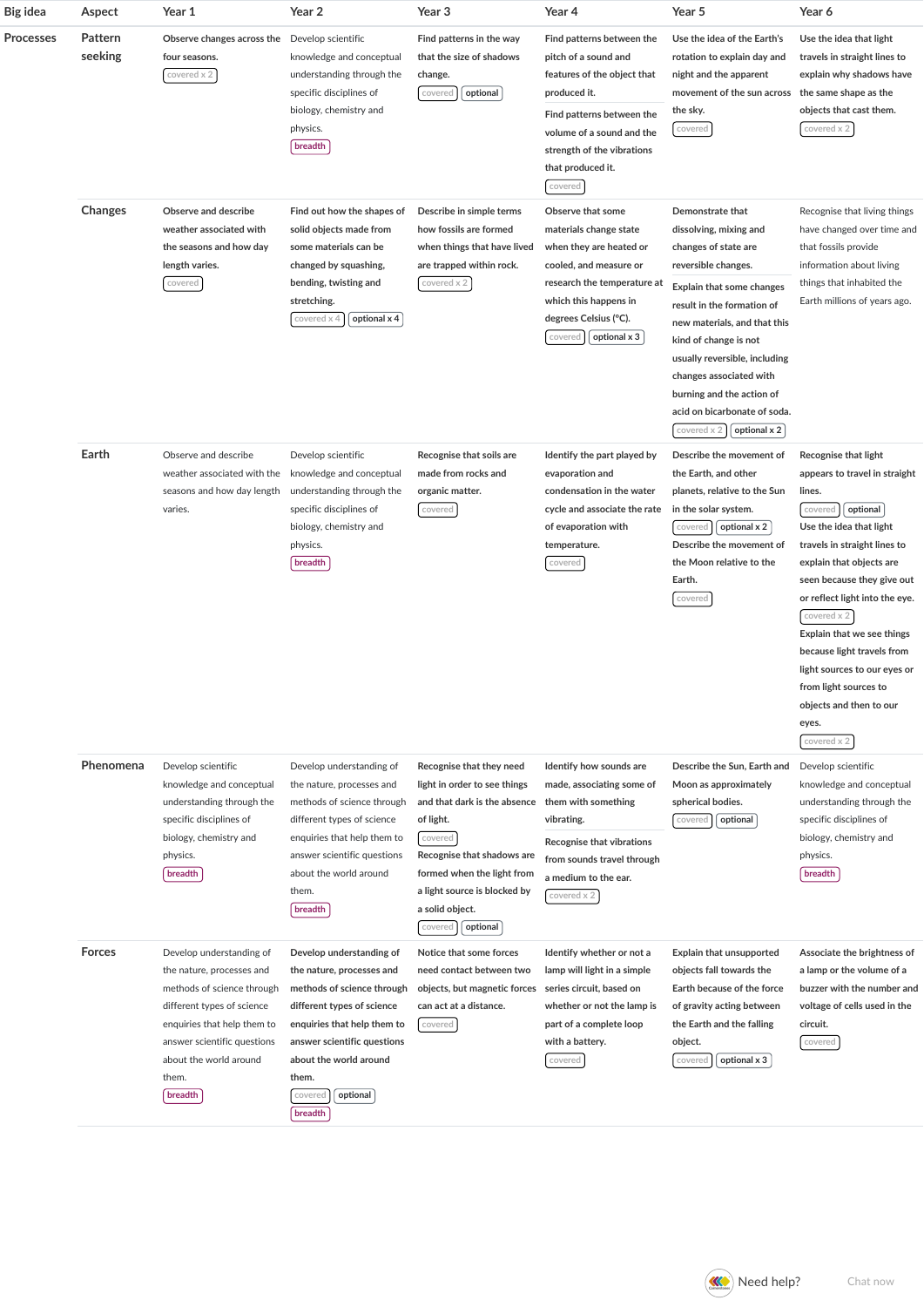| <b>Big idea</b>           | Aspect                           | Year 1                                                                                                                                                                     | Year 2                                                                                                                                                              | Year 3                                                                                                                                                                                                                                                                                                                                                                                                                   | Year 4                                                                                                                                                                                                                                                                                                                                                                                                                       | Year 5                                                                                                                                                                                                                                                                                                                                                                                                                                                                       | Year 6                                                                                                                                                                                                                                                                                                                                                                                                                                                                         |
|---------------------------|----------------------------------|----------------------------------------------------------------------------------------------------------------------------------------------------------------------------|---------------------------------------------------------------------------------------------------------------------------------------------------------------------|--------------------------------------------------------------------------------------------------------------------------------------------------------------------------------------------------------------------------------------------------------------------------------------------------------------------------------------------------------------------------------------------------------------------------|------------------------------------------------------------------------------------------------------------------------------------------------------------------------------------------------------------------------------------------------------------------------------------------------------------------------------------------------------------------------------------------------------------------------------|------------------------------------------------------------------------------------------------------------------------------------------------------------------------------------------------------------------------------------------------------------------------------------------------------------------------------------------------------------------------------------------------------------------------------------------------------------------------------|--------------------------------------------------------------------------------------------------------------------------------------------------------------------------------------------------------------------------------------------------------------------------------------------------------------------------------------------------------------------------------------------------------------------------------------------------------------------------------|
|                           | Modelling                        | Are equipped with the<br>scientific knowledge<br>required to understand the<br>uses and implications of<br>science, today and for the<br>future.<br>breadth<br>covered x 2 | Develop scientific<br>knowledge and conceptual<br>understanding through the<br>specific disciplines of<br>biology, chemistry and<br>physics.<br>breadth<br>optional | Are equipped with the<br>scientific knowledge<br>required to understand the<br>uses and implications of<br>science, today and for the<br>future.<br>breadth                                                                                                                                                                                                                                                              | Construct a simple series<br>electrical circuit, identifying<br>and naming its basic parts,<br>including cells, wires, bulbs,<br>switches and buzzers.<br>Recognise that a switch<br>opens and closes a circuit<br>and associate this with<br>whether or not a lamp lights<br>in a simple series circuit.<br>optional x 2<br>covered x 2                                                                                     | Recognise that some<br>mechanisms, including<br>levers, pulleys and gears,<br>allow a smaller force to<br>have a greater effect.<br>optional<br>covered                                                                                                                                                                                                                                                                                                                      | Use recognised symbols<br>when representing a simple<br>circuit in a diagram.<br>covered                                                                                                                                                                                                                                                                                                                                                                                       |
| Creativity                | Report and<br>conclude           | Use their observations and<br>ideas to suggest answers to<br>questions.<br>optional x 8<br>covered x 3                                                                     | Use their observations and<br>ideas to suggest answers to<br>questions.<br>optional x 5<br>covered x 3                                                              | Report on findings from<br>enquiries, including oral and<br>written explanations,<br>displays or presentations of<br>results and conclusions.<br>Use results to draw simple<br>conclusions, make<br>predictions for new values,<br>suggest improvements and<br>raise further questions.<br>Use straightforward<br>scientific evidence to<br>answer questions or to<br>support their findings.<br>optional<br>covered x 2 | Report on findings from<br>enquiries, including oral and<br>written explanations,<br>displays or presentations of<br>results and conclusions.<br>Use results to draw simple<br>conclusions, make<br>predictions for new values,<br>suggest improvements and<br>raise further questions.<br>Use straightforward<br>scientific evidence to<br>answer questions or to<br>support their findings.<br>optional x 4<br>covered x 9 | Use test results to make<br>predictions to set up further<br>comparative and fair tests.<br><b>Report and present findings</b><br>from enquiries, including<br>conclusions, causal<br>relationships and<br>explanations of and degree<br>of trust in results, in oral<br>and written forms such as<br>displays and other<br>presentations.<br>Identify scientific evidence<br>that has been used to<br>support or refute ideas or<br>arguments.<br>covered x<br>optional x 3 | Use test results to make<br>predictions to set up further<br>comparative and fair tests.<br><b>Report and present findings</b><br>from enquiries, including<br>conclusions, causal<br>relationships and<br>explanations of and degree<br>of trust in results, in oral<br>and written forms such as<br>displays and other<br>presentations.<br>Identify scientific evidence<br>that has been used to<br>support or refute ideas or<br>arguments.<br>covered x 3<br>optional x 7 |
|                           | <b>Gather and</b><br>record data | Gather and record data to<br>help in answering<br>questions.<br>covered x 2<br>optional                                                                                    | Gather and record data to<br>help in answering<br>questions.<br>optional x 9<br>covered                                                                             | Gather, record, classify and<br>present data in a variety of<br>ways to help in answering<br>questions.<br>Record findings using<br>simple scientific language,<br>keys, bar charts, and tables.<br>covered x 7<br>optional x 8                                                                                                                                                                                          | Gather, record, classify and<br>present data in a variety of<br>ways to help in answering<br>questions.<br>Record findings using<br>simple scientific language,<br>drawings, labelled diagrams, drawings, labelled diagrams,<br>keys, bar charts, and tables.<br>covered x 4<br>optional x 15                                                                                                                                | Record data and results of<br>increasing complexity using<br>scientific diagrams and<br>labels, classification keys,<br>tables, scatter graphs, bar<br>and line graphs.<br>covered x 5<br>optional x 8                                                                                                                                                                                                                                                                       | Record data and results of<br>increasing complexity using<br>scientific diagrams and<br>labels, classification keys,<br>tables, scatter graphs, bar<br>and line graphs.<br>optional<br>covered x 8                                                                                                                                                                                                                                                                             |
| Investigation Questioning |                                  | Ask simple questions and<br>recognise that they can be<br>answered in different ways.<br>covered x 2                                                                       | Ask simple questions and<br>recognise that they can be<br>answered in different ways.<br>covered x<br>optional                                                      | Ask relevant questions and<br>using different types of<br>scientific enquiries to<br>answer them.<br>optional                                                                                                                                                                                                                                                                                                            | Ask relevant questions and<br>using different types of<br>scientific enquiries to<br>answer them.<br>optional x 4<br>covered x                                                                                                                                                                                                                                                                                               | Plan different types of<br>scientific enquiries to<br>answer questions, including<br>recognising and controlling<br>variables where necessary.                                                                                                                                                                                                                                                                                                                               | Plan different types of<br>scientific enquiries to<br>answer questions, including<br>recognising and controlling<br>variables where necessary.<br>covered x 4<br>optional x 2                                                                                                                                                                                                                                                                                                  |
|                           |                                  | Measurement Observe closely, using<br>simple equipment.<br>covered x 2<br>optional                                                                                         | Observe closely, using<br>simple equipment.<br>optional x 3<br>covered x 5                                                                                          | Make systematic and careful<br>observations and, where<br>appropriate, take accurate<br>measurements using<br>standard units, using a range<br>of equipment, including<br>thermometers and data<br>loggers.<br>optional                                                                                                                                                                                                  | Make systematic and<br>careful observations and,<br>where appropriate, take<br>accurate measurements<br>using standard units, using a<br>range of equipment,<br>including thermometers and<br>data loggers.<br>covered x 2                                                                                                                                                                                                   | Take measurements, using a<br>range of scientific<br>equipment, with increasing<br>accuracy and precision,<br>taking repeat readings<br>when appropriate.<br>covered x 2<br>optional                                                                                                                                                                                                                                                                                         | Take measurements, using a<br>range of scientific<br>equipment, with increasing<br>accuracy and precision,<br>taking repeat readings<br>when appropriate.<br>optional<br>covered                                                                                                                                                                                                                                                                                               |
|                           | Investigation                    | Perform simple tests.<br>optional x 2<br>covered x 4                                                                                                                       | Perform simple tests.<br>covered x 5<br>optional x 3                                                                                                                | Set up simple practical<br>enquiries, comparative and<br>fair tests.<br>covered x 4<br>optional                                                                                                                                                                                                                                                                                                                          | Set up simple practical<br>enquiries, comparative and<br>fair tests.<br>optional x 5<br>covered                                                                                                                                                                                                                                                                                                                              | Plan different types of<br>scientific enquiries to<br>answer questions, including<br>recognising and controlling<br>variables where necessary.<br>optional x 3<br>covered x 7                                                                                                                                                                                                                                                                                                | Plan different types of<br>scientific enquiries to<br>answer questions, including<br>recognising and controlling<br>variables where necessary.<br>optional<br>covered x 9                                                                                                                                                                                                                                                                                                      |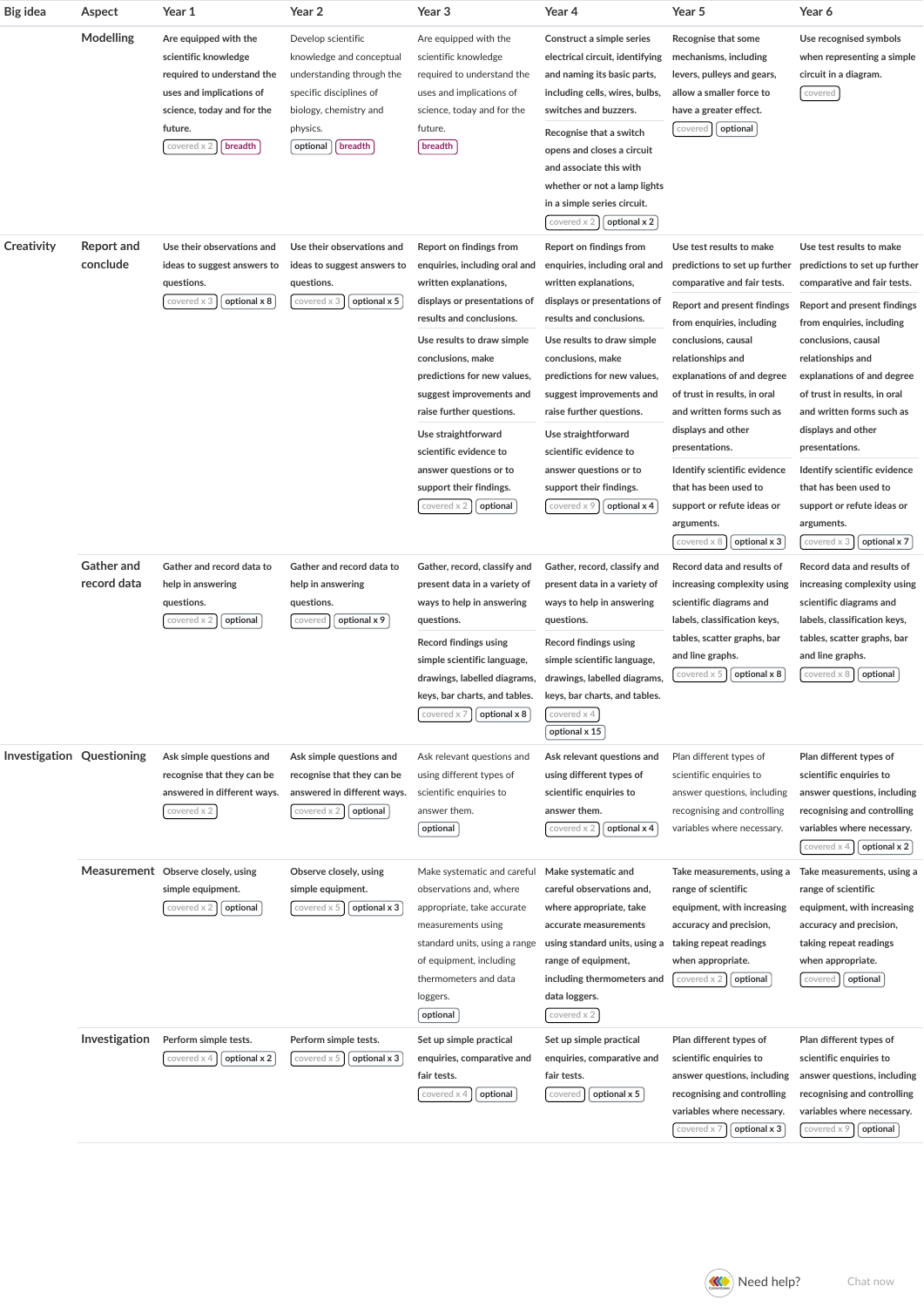| Big idea         | Aspect                                         | Year 1                                                                                                                                                                                                                                                                          | Year 2                                                                                                                                                                                                                                                       | Year 3                                                                                                                                                                                                                                                                                                                                                                                                                                                                     | Year 4                                                                                                                                                                                                                                                                                                                                                 | Year 5                                                                                                                                                                                                                                                                                                                                                                                                  | Year 6                                                                                                                                                                                                                                                      |
|------------------|------------------------------------------------|---------------------------------------------------------------------------------------------------------------------------------------------------------------------------------------------------------------------------------------------------------------------------------|--------------------------------------------------------------------------------------------------------------------------------------------------------------------------------------------------------------------------------------------------------------|----------------------------------------------------------------------------------------------------------------------------------------------------------------------------------------------------------------------------------------------------------------------------------------------------------------------------------------------------------------------------------------------------------------------------------------------------------------------------|--------------------------------------------------------------------------------------------------------------------------------------------------------------------------------------------------------------------------------------------------------------------------------------------------------------------------------------------------------|---------------------------------------------------------------------------------------------------------------------------------------------------------------------------------------------------------------------------------------------------------------------------------------------------------------------------------------------------------------------------------------------------------|-------------------------------------------------------------------------------------------------------------------------------------------------------------------------------------------------------------------------------------------------------------|
|                  | Observation                                    | Identify and classify.<br>covered x 5<br>optional                                                                                                                                                                                                                               | Identify and classify.<br>optional x 2<br>covered x 7                                                                                                                                                                                                        | Make systematic and<br>careful observations and,<br>where appropriate, take<br>accurate measurements<br>using standard units, using a<br>range of equipment,<br>including thermometers and<br>data loggers.<br>Identify differences,<br>similarities or changes<br>related to simple scientific<br>ideas and processes.<br>covered x 9<br>optional x 5                                                                                                                     | Make systematic and<br>careful observations and,<br>where appropriate, take<br>accurate measurements<br>using standard units, using a<br>range of equipment,<br>including thermometers and<br>data loggers.<br>Identify differences,<br>similarities or changes<br>related to simple scientific<br>ideas and processes.<br>optional x 2<br>covered x 2 | Take measurements, using a<br>range of scientific<br>equipment, with increasing<br>accuracy and precision,<br>taking repeat readings<br>when appropriate.<br>optional<br>covered x 2                                                                                                                                                                                                                    | Take measurements, using a<br>range of scientific<br>equipment, with increasing<br>accuracy and precision,<br>taking repeat readings<br>when appropriate.<br>optional x 3<br>covered                                                                        |
| <b>Materials</b> | <b>Identification</b><br>and<br>classification | Distinguish between an<br>object and the material<br>from which it is made.<br>Identify and name a variety<br>of everyday materials,<br>including wood, plastic,<br>glass, metal, water, and<br>rock.<br>optional x 2<br>covered                                                | Develop understanding of<br>the nature, processes and<br>methods of science through<br>different types of science<br>enquiries that help them to<br>answer scientific questions<br>about the world around<br>them.<br>optional x 2<br>covered x 2<br>breadth | Notice that light is reflected<br>from surfaces.<br>covered                                                                                                                                                                                                                                                                                                                                                                                                                | Compare and group<br>materials together,<br>according to whether they<br>are solids, liquids or gases.<br>covered x 2<br>optional                                                                                                                                                                                                                      | Compare and group<br>together everyday materials<br>on the basis of their<br>properties, including their<br>hardness, solubility,<br>transparency, conductivity<br>(electrical and thermal), and<br>response to magnets.<br>optional<br>covered<br>Know that some materials<br>will dissolve in liquid to<br>form a solution, and<br>describe how to recover a<br>substance from a solution.<br>covered | Develop understanding of<br>the nature, processes and<br>methods of science through<br>different types of science<br>enquiries that help them to<br>answer scientific questions<br>about the world around<br>them.<br>breadth                               |
|                  | <b>Properties</b><br>and uses                  | Describe the simple<br>physical properties of a<br>variety of everyday<br>materials.<br>optional<br>covered                                                                                                                                                                     | Identify and compare the<br>suitability of a variety of<br>everyday materials,<br>including wood, metal,<br>plastic, glass, brick, rock,<br>paper and cardboard for<br>particular uses.<br>covered $\times$ 3 $\int$ optional                                | Compare and group<br>together different kinds of<br>rocks on the basis of their<br>appearance and simple<br>physical properties.<br>optional<br>covered<br>Observe how magnets<br>attract or repel each other<br>and attract some materials<br>and not others.<br>covered x 2<br>Compare and group<br>together a variety of<br>everyday materials on the<br>basis of whether they are<br>attracted to a magnet, and<br>identify some magnetic<br>materials.<br>covered x 2 | Recognise some common<br>conductors and insulators,<br>and associate metals with<br>being good conductors.<br>covered                                                                                                                                                                                                                                  | Use knowledge of solids,<br>liquids and gases to decide<br>how mixtures might be<br>separated, including<br>through filtering, sieving<br>and evaporating.<br>optional<br>covered<br>Give reasons, based on<br>evidence from comparative<br>and fair tests, for the<br>particular uses of everyday<br>materials, including metals,<br>wood and plastic.<br>optional x 2<br>covered                      | Are equipped with the<br>scientific knowledge<br>required to understand the<br>uses and implications of<br>science, today and for the<br>future.<br>breadth                                                                                                 |
| Nature           | <b>Identification</b><br>and<br>classification | Identify and name a variety<br>of common wild and garden<br>plants, including deciduous<br>and evergreen trees.<br>covered x 2<br>Identify and name a variety<br>of common animals<br>including fish, amphibians,<br>reptiles, birds and<br>mammals.<br>optional x 5<br>covered | Identify and name a variety<br>of plants and animals in<br>their habitats, including<br>microhabitats.<br>covered x 7<br>optional x 2<br>Notice that animals,<br>including humans, have<br>offspring which grow into<br>adults.                              | Identify that humans and<br>some other animals have<br>skeletons and muscles for<br>support, protection and<br>movement.<br>optional                                                                                                                                                                                                                                                                                                                                       | Recognise that living things<br>can be grouped in a variety<br>of ways.<br><b>Explore and use</b><br>classification keys to help<br>group, identify and name a<br>variety of living things in<br>their local and wider<br>environment.<br>covered x 2                                                                                                  | Describe the life process of<br>reproduction in some plants<br>and animals.                                                                                                                                                                                                                                                                                                                             | Describe how living things<br>are classified into broad<br>groups according to<br>common observable<br>characteristics and based<br>on similarities and<br>differences, including<br>micro-organisms, plants and<br>animals.<br>optional x 4<br>covered x 2 |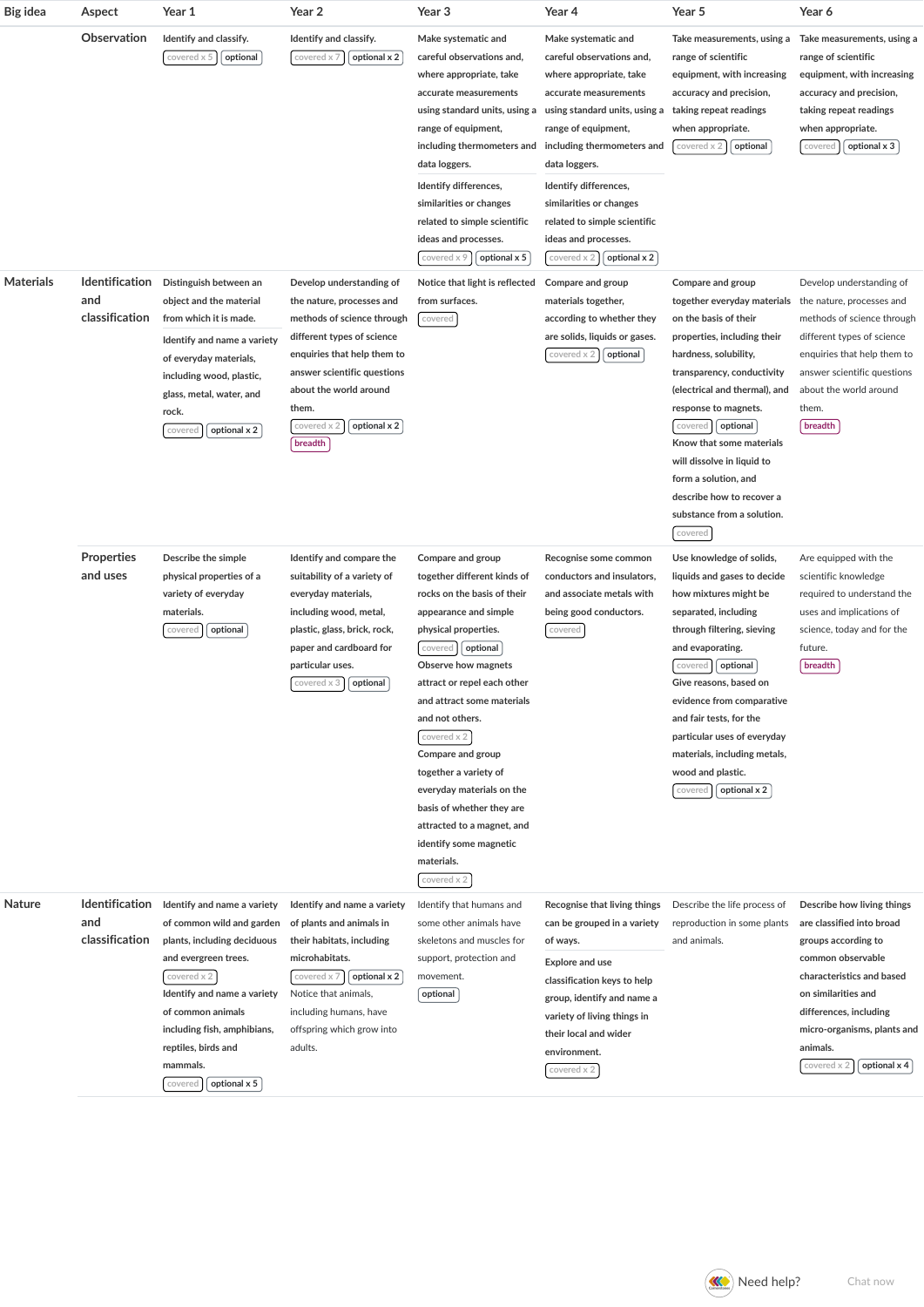| Big idea   | Aspect                 | Year 1                                                                                                                                                                                                                                                                                      | Year 2                                                                                                                                                                                                                                                                 | Year 3                                                                                                                                                                                                                                         | Year 4                                                                                                                                                                    | Year 5                                                                                                                                                                                                                                              | Year 6                                                                                                                                                                                                                        |
|------------|------------------------|---------------------------------------------------------------------------------------------------------------------------------------------------------------------------------------------------------------------------------------------------------------------------------------------|------------------------------------------------------------------------------------------------------------------------------------------------------------------------------------------------------------------------------------------------------------------------|------------------------------------------------------------------------------------------------------------------------------------------------------------------------------------------------------------------------------------------------|---------------------------------------------------------------------------------------------------------------------------------------------------------------------------|-----------------------------------------------------------------------------------------------------------------------------------------------------------------------------------------------------------------------------------------------------|-------------------------------------------------------------------------------------------------------------------------------------------------------------------------------------------------------------------------------|
|            | Parts and<br>functions | Identify and describe the<br>basic structure of a variety<br>of common flowering<br>plants, including trees.<br>covered<br>Describe and compare the<br>structure of a variety of<br>common animals (fish,<br>amphibians, reptiles, birds<br>and mammals, including<br>pets).<br>covered x 4 | Find out and describe how<br>plants need water, light and<br>a suitable temperature to<br>grow and stay healthy.<br>optional x 3<br>covered x                                                                                                                          | Identify and describe the<br>functions of different parts<br>of flowering plants: roots,<br>stem/trunk, leaves and<br>flowers.<br>optional x 2<br>covered<br>Investigate the way in<br>which water is transported<br>within plants.<br>covered | Identify the different types<br>of teeth in humans and<br>their simple functions.<br>covered x 3                                                                          | Describe the life process of<br>reproduction in some plants<br>and animals.                                                                                                                                                                         | Recognise that living things<br>produce offspring of the<br>same kind, but normally<br>offspring vary and are not<br>identical to their parents<br>covered x 3                                                                |
|            | <b>Nutrition</b>       | Identify and name a variety<br>of common animals that are<br>carnivores, herbivores and<br>omnivores.<br>covered x 3                                                                                                                                                                        | Describe how animals<br>obtain their food from<br>plants and other animals,<br>using the idea of a simple<br>food chain, and identify and<br>name different sources of<br>food.<br>covered                                                                             | Identify that animals,<br>including humans, need the<br>right types and amount of<br>nutrition, and that they<br>cannot make their own<br>food; they get nutrition<br>from what they eat.<br>covered x 5<br>optional x 2                       | Construct and interpret a<br>variety of food chains,<br>identifying producers,<br>predators and prey.<br>optional<br>covered                                              | Develop scientific<br>knowledge and conceptual<br>understanding through the<br>specific disciplines of<br>biology, chemistry and<br>physics.<br>optional<br>covered x<br>breadth                                                                    | Describe the ways in which<br>nutrients and water are<br>transported within animals,<br>including humans.<br>covered                                                                                                          |
|            | Survival               | Develop scientific<br>knowledge and conceptual<br>understanding through the<br>specific disciplines of<br>biology, chemistry and<br>physics.<br>optional x 4<br>covered x 2<br>breadth                                                                                                      | Find out about and describe<br>the basic needs of animals.<br>including humans, for<br>survival (water, food and<br>air).<br>covered x<br>optional x 3                                                                                                                 | Explore the requirements of<br>plants for life and growth<br>(air, light, water, nutrients<br>from soil, and room to<br>grow) and how they vary<br>from plant to plant.<br>covered                                                             | Are equipped with the<br>scientific knowledge<br>required to understand the<br>uses and implications of<br>science, today and for the<br>future.<br>breadth<br>covered x: | Describe the life process of<br>reproduction in some plants<br>and animals.<br>covered                                                                                                                                                              | Identify how animals and<br>plants are adapted to suit<br>their environment in<br>different ways and that<br>adaptation may lead to<br>evolution.<br>optional x 3<br>covered x 4                                              |
| Place      | <b>Habitats</b>        | Use their observations and<br>ideas to suggest answers to<br>questions.<br>covered ><br>optional x 2                                                                                                                                                                                        | Identify that most living<br>things live in habitats to<br>which they are suited and<br>describe how different<br>habitats provide for the<br>basic needs of different<br>kinds of animals and plants,<br>and how they depend on<br>each other.<br>optional<br>covered | Develop scientific<br>knowledge and conceptual<br>understanding through the<br>specific disciplines of<br>biology, chemistry and<br>physics.<br>breadth                                                                                        | Recognise that<br>environments can change<br>and that this can sometimes<br>pose dangers to living<br>things.<br>optional                                                 | Are equipped with the<br>scientific knowledge<br>required to understand the<br>uses and implications of<br>science, today and for the<br>future.<br>breadth                                                                                         | Give reasons for classifying<br>plants and animals based on<br>specific characteristics.<br>covered<br>optional x 2                                                                                                           |
| Comparison | Physical<br>things     | Compare and group<br>together a variety of<br>everyday materials on the<br>basis of their simple<br>physical properties.<br>covered                                                                                                                                                         | Explore and compare the<br>differences between things<br>that are living, dead, and<br>things that have never been<br>alive.<br>covered                                                                                                                                | Describe magnets as having<br>two poles.<br>Predict whether two<br>magnets will attract or repel<br>each other, depending on<br>which poles are facing.<br>covered x 2                                                                         | Identify common appliances<br>that run on electricity.<br>covered                                                                                                         | Describe the differences in<br>the life cycles of a mammal,<br>an amphibian, an insect and<br>a bird.<br>covered x 2                                                                                                                                | Develop understanding of<br>the nature, processes and<br>methods of science through<br>different types of science<br>enquiries that help them to<br>answer scientific questions<br>about the world around<br>them.<br>breadth |
|            | Phenomena              | Develop understanding of<br>the nature, processes and<br>methods of science through<br>different types of science<br>enquiries that help them to<br>answer scientific questions<br>about the world around<br>them.<br>breadth                                                               | Develop understanding of<br>the nature, processes and<br>methods of science through<br>different types of science<br>enquiries that help them to<br>answer scientific questions<br>about the world around<br>them.<br>breadth                                          | Compare how things move<br>on different surfaces.<br>covered                                                                                                                                                                                   | Recognise that sounds get<br>fainter as the distance from<br>the sound source increases.<br>covered                                                                       | Identify the effects of air<br>resistance, water resistance<br>and friction, that act<br>between moving surfaces.<br>optional<br>covered                                                                                                            | Compare and give reasons<br>for variations in how<br>components function,<br>including the brightness of<br>bulbs, the loudness of<br>buzzers and the on/off<br>position of switches.<br>covered                              |
| Change     | Living things          | Develop understanding of<br>the nature, processes and<br>methods of science through<br>different types of science<br>enquiries that help them to<br>answer scientific questions<br>about the world around<br>them.<br>optional<br>covered<br>breadth                                        | Observe and describe how<br>seeds and bulbs grow into<br>mature plants.<br>optional x 2<br>covered x 3                                                                                                                                                                 | Explore the part that<br>flowers play in the life cycle<br>of flowering plants,<br>including pollination, seed<br>formation and seed<br>dispersal.<br>covered                                                                                  | Recognise that<br>environments can change<br>and that this can sometimes<br>pose dangers to living<br>things.<br>covered<br>optional x 2                                  | Describe the changes as<br>humans develop to old age.<br>required coverage<br>Know key facts about<br>puberty and the changing<br>adolescent body,<br>particularly from age 9<br>through to age 11, including<br>physical and emotional<br>changes. | Recognise that living things<br>have changed over time and<br>that fossils provide<br>information about living<br>things that inhabited the<br>Earth millions of years ago.<br>covered<br>optional x 2                        |